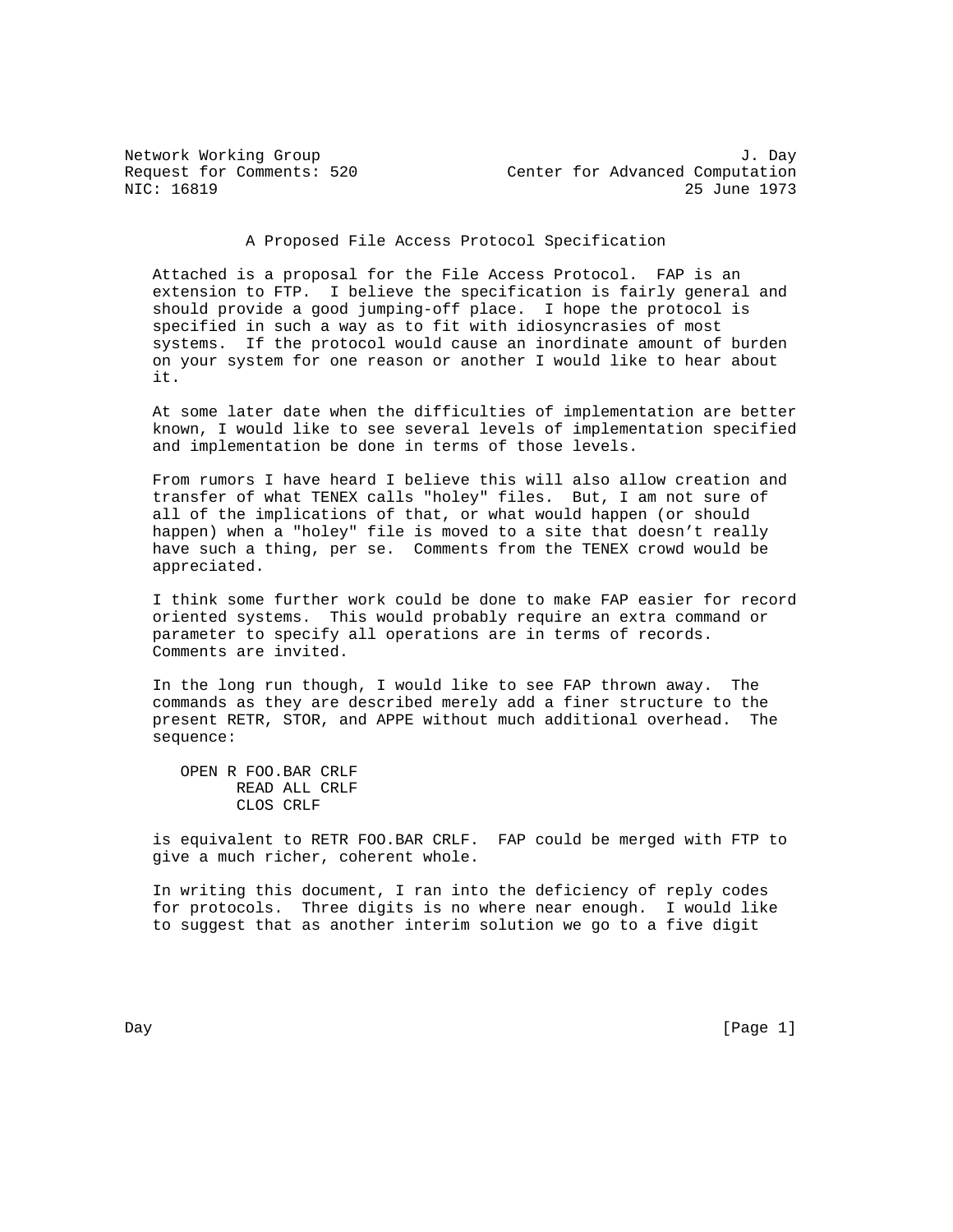reply with two for specific categories (such as Primary access, FTP results, etc.) and two for specific results. In the meantime, the NWG should begin considering a general scheme for reply codes -- one that doesn't need revising every two years.

 Comments, complaints, etc. are welcomed. I may be reached through network mail at ISI (DAY) or Multics (DAY Cnet) or by phone at the University of Illinois (217) 333-6544.

**A** *A A A A A A*  Proposed File Access Protocol Specification

John Day

6/7/73

## I. INTRODUCTION

 The purpose of the File Access Protocol is to provide a method for processes to access non-local files in either a sequential or non sequential manner. Unlike the proposed Mail Protocol, FAP is an extension of FTP and not a subsystem. In general FAP is compatible with the rest of FTP. Those modifications which are necessary are specified below.

 The intent of this protocol is to allow processes to specify to the remote file system where in the file they wish the next operation to start and how much data to move. Thus only the part of a file necessary for a process' computation need be transferred, rather than the entire file. Thus transmission times and storage requirements may be held down. In short, the rationale for a File Access Protocol on the network is the same as the rationale for "random-accessed" files in a standard operating system.

 The file Access Protocol uses the connection model, data representations, and transmission methods of the File transfer Protocol. All data transmissions in FAP are handled according to the description in FTP Section III.C with the following modifications. In Stream mode, the minimum byte size is increased to 4 bits. Another control code (value 4) is used to indicate "end of transmission". An combination of EOT, EOR, or EOF may be indicated by the proper control code. With this method it is not necessary to close the connection after each access; a practice not highly recommended. In Block mode, bit 5 of the descriptor field of the header is set noting that this block is the end of transmission. In addition to this, FAP uses a File Pointer (FP). The file pointer

Day [Page 2]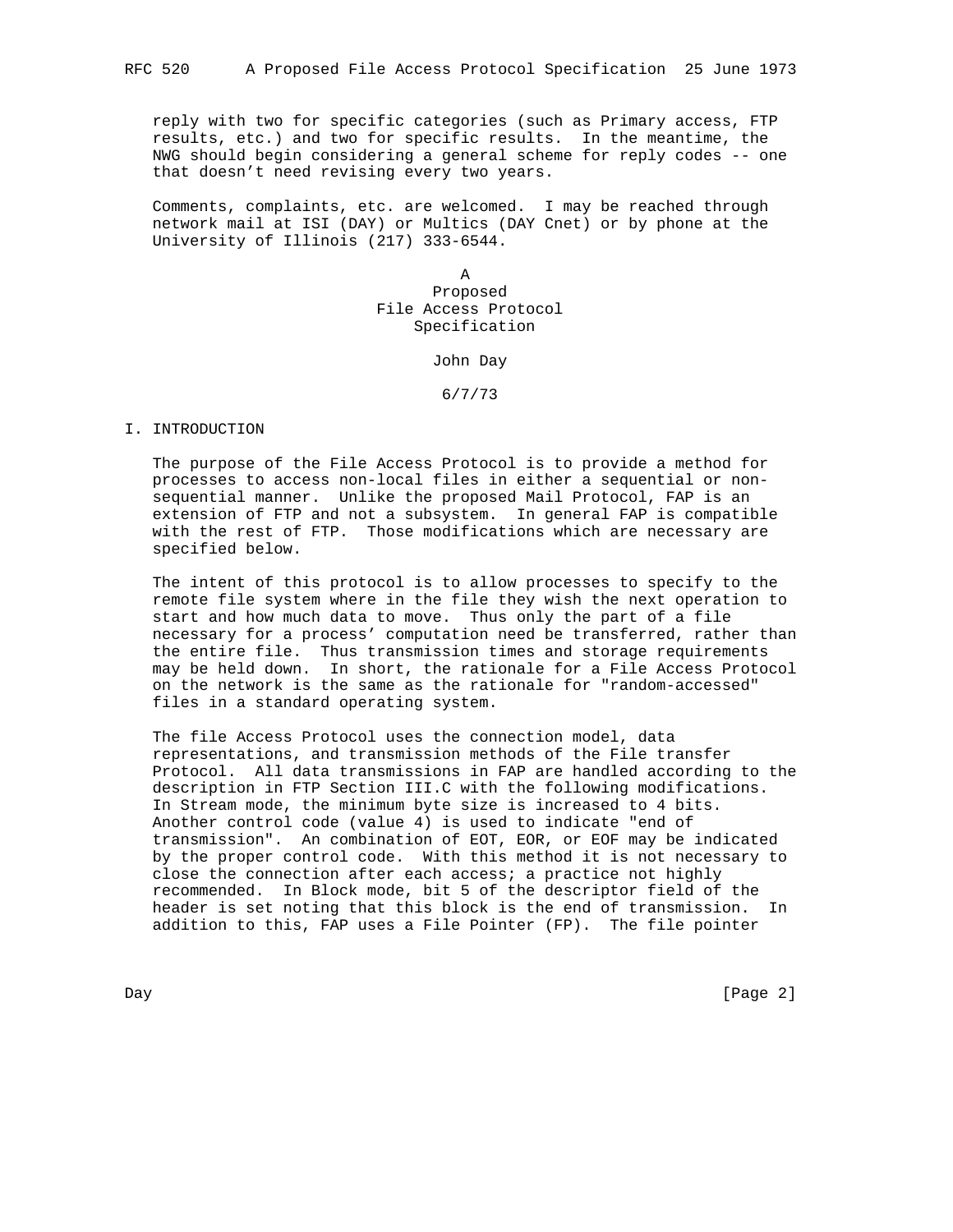points into the file and is the point at which the next FAP read or write will commence. The file pointer is a general mechanism for addressing a file and should be flexible enough to handle both stream and record oriented systems.

# II. PROBLEMS OF IMPLEMENTATION

 As usual, not all systems will be able to implement this protocol in its full generality. The approach that should be taken is that no host should be required to provide for network users (in the name of complete protocol implementation) service it does not provide its local users.

 Some systems allow "random" access to some kinds of files on its system and not to others. In this case, this should be their implementation, i.e., not all operations are valid for all kinds of files.

 Some systems cannot move the byte pointer backwards without opening and closing the file. They should not be required to do this (although they may if they wish), but they should allow "spacing" down a file some distance before starting a transfer.

 Some systems may not allow read and write access to be available without closing and reopening the file. Systems should not be required to do both.

In general, the rules of implementation are:

 1) If a system normally allows that particular kind of access to that particular file then it should be allowed; if not, the system should not be forced to implement it. (In many cases, the legality cannot be known until the operation is attempted; i.e., it cannot be told of the first two cases above if they are legal when the file is opened but only on the read or write which violates the implementation restrictions).

 2) A system should not try to simulate a facility if the simulation has side effects. For example, if simulating the capability of moving the byte pointer to the desired position has some side effects, then the simulation should be left to the process accessing the file.

 3) All implementors should make known the capabilities of their implementations via NIC documents.

Day [Page 3]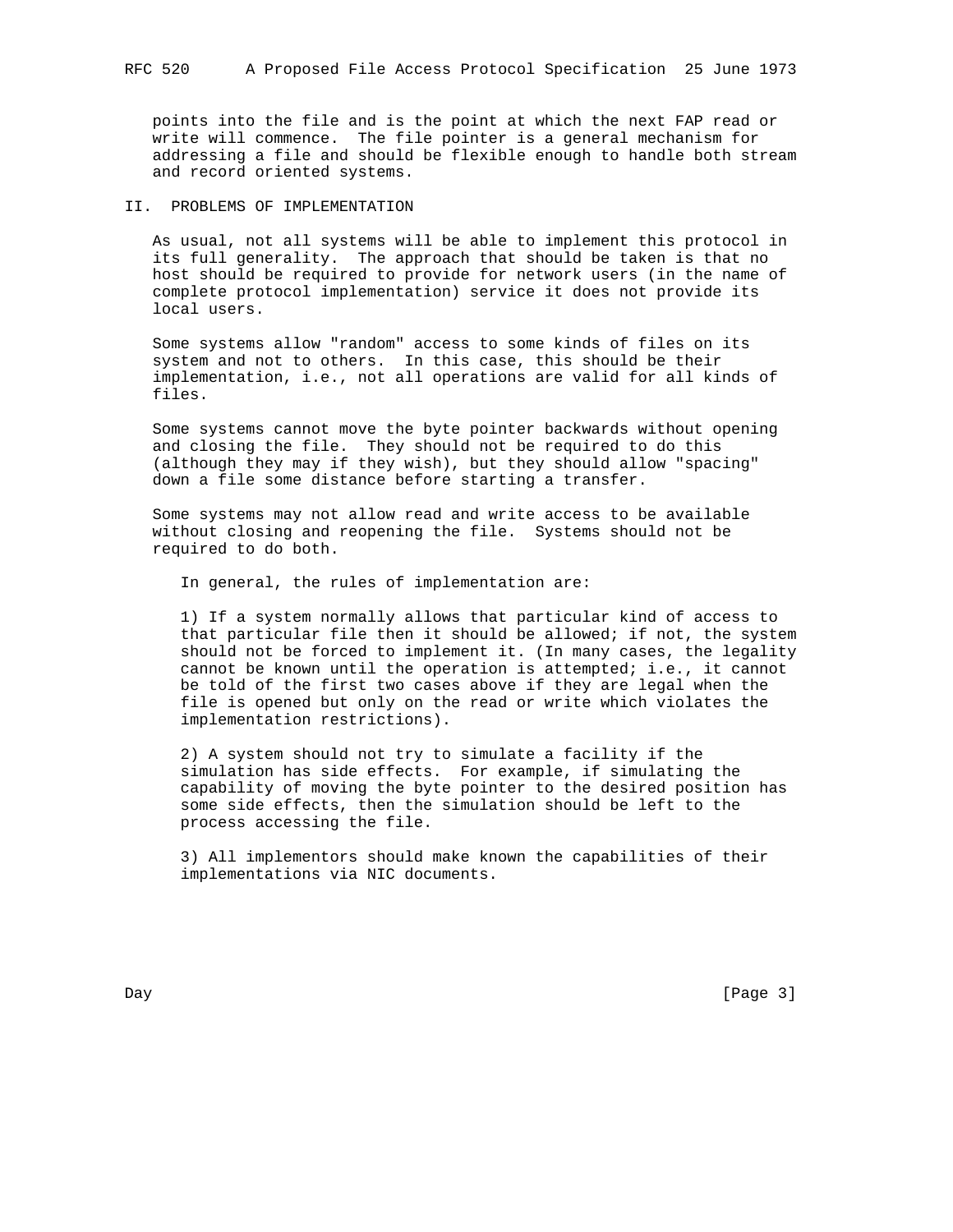# III. FILE ACCESS PROTOCOL

 The FAP extension to FTP includes 6 new commands and the file pointer. Any implementation requires the file pointer and all six commands. But, as described above, it is not necessary to implement the commands in their full generality.

## III.1 THE FILE POINTER

 The file pointer represents an index or address within the file. The units by which the index is measured, is "logical byte size" and does not include any bytes related to transmission or structure. In particular, for transmission mode Stream and structure Record, the EOR and EOF markers are not counted. Local transformations on data must be taken into account. For example, Multics stores CRLF as NL. In this case, NL counts as two ASCII bytes since it was transmitted to or will be sent from Multics as CRLF. If transmission Mode is Image then the logical byte size is taken as the transmission byte size. There are two commands which operate on the file pointer: 1) SETP to move the pointer and 2) GETP to find out where it is at. These are described below in more detail.

 The file pointer may take on three classes of values. All may be mapped to some decimal number. The value B represents the beginning of the file (Byte 0). The value E represents the end of the file (or Byte n for a file n bytes long). The byte pointer may also take on any value between 0 and n.

#### A file of n bytes



 If a file is stored under set of parameters (TYPE, etc.) and operations are attempted on it under different parameters, the server does not guarantee that the information will be valid.

## III.2 COMMANDS

III.2.1 OPEN <direction> <pathname>

This command instructs the server to "open" the file <pathname> for access in the direction specified. The directions are read, R write, W; or both, B. A read direction implies that the data connection is

Day [Page 4]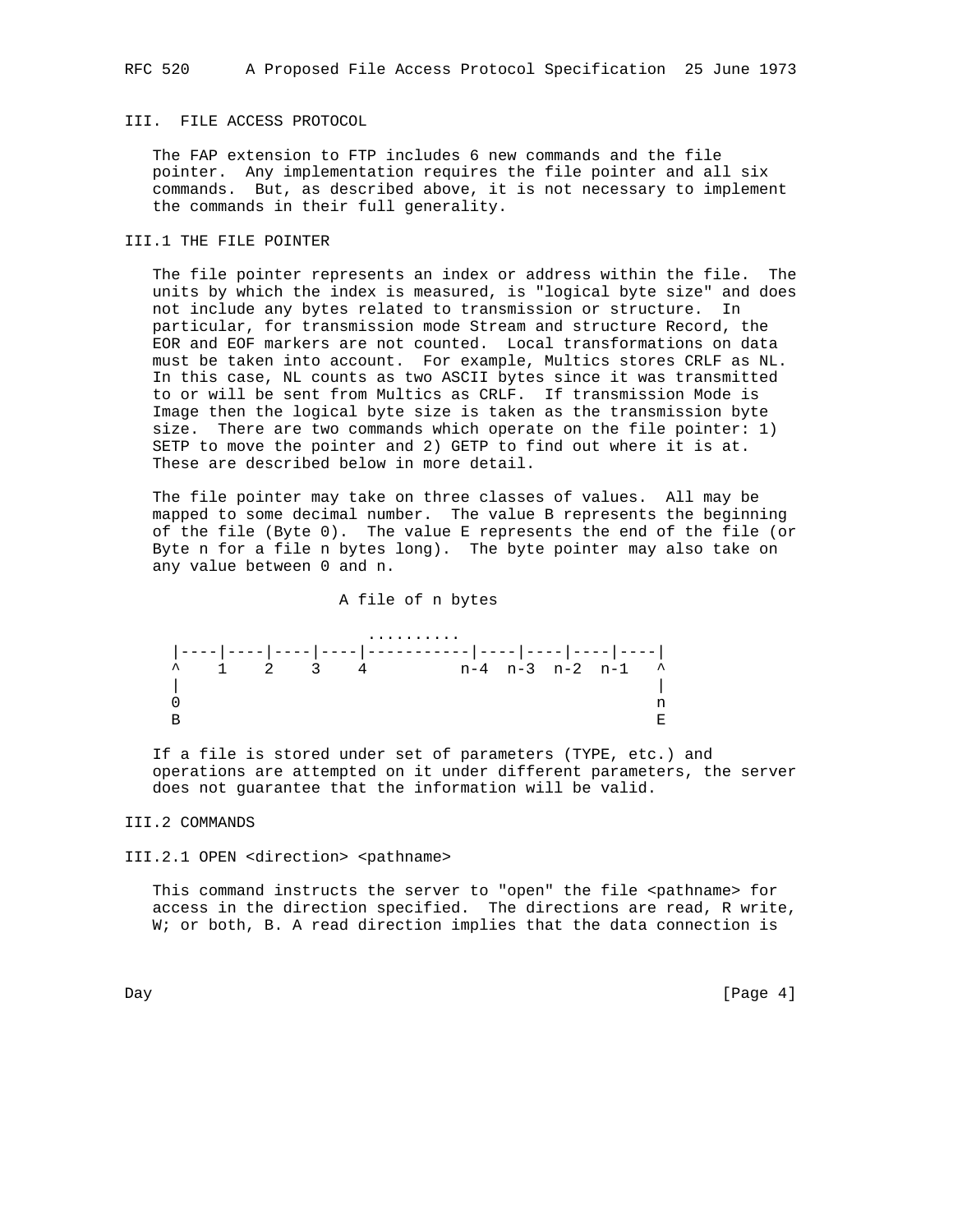from server to user; write, from user to server; and both implies connections each ways. Functionally, this command corresponds to RETR or STOR. Therefore, all the FTP parameter commands (TYPE, MODE, etc.) must be sent before the file is opened. If the direction is write (W) and the file specified by the pathname does not exist, there is an implied create with the open. The success of this create, is, of course, dependent on local access privileges and possibly whether or not an ALL command was sent. If applicable, the file created should be of the most general kind of file on which "random" access is allowed. (This is to allow the largest degree of compatibility with operations that may follow). This should be ignored if some site specific command has already specified the kind of file. This command identifies the file on which subsequent operations are to be performed. After the file is opened, the file pointer is at B and any of the other five FAP commands may be sent. It is acknowledged that some systems cannot open a file for access in both directions; an error reply 402 should be sent for this response.

## Replies

| 258  | 451 | 500 | 504 | 550 |
|------|-----|-----|-----|-----|
| 402  | 454 | 501 | 505 |     |
| 434  | 455 | 502 | 506 |     |
| 4550 | 457 | 503 | 507 |     |
|      |     |     |     |     |

III.2.2 SETP <argument>

 This command causes the file pointer to be set to the number specified in the argument. This value will be the ordinal number of the starting position of the next operation. (Byte 0 is the first byte in the file). The argument may take on two other values besides <decimal number> : B, for BEGIN, which sets the file pointer at the beginning of a file (i.e. 0) and E, for END, which sets the file pointer to the last byte in the file. Two error conditions are possible. If the argument specifies an illegal change of file pointer (such as moving it backwards on some systems), then the error reply 402 should be sent. If the argument attempts to move the file pointer off the end of the file, then the EOF: <byte number> reply should be sent with the address of the end of the file  $(E)$ , and the file pointer left at E.

 Replies ------- 258 402 480

Day [Page 5]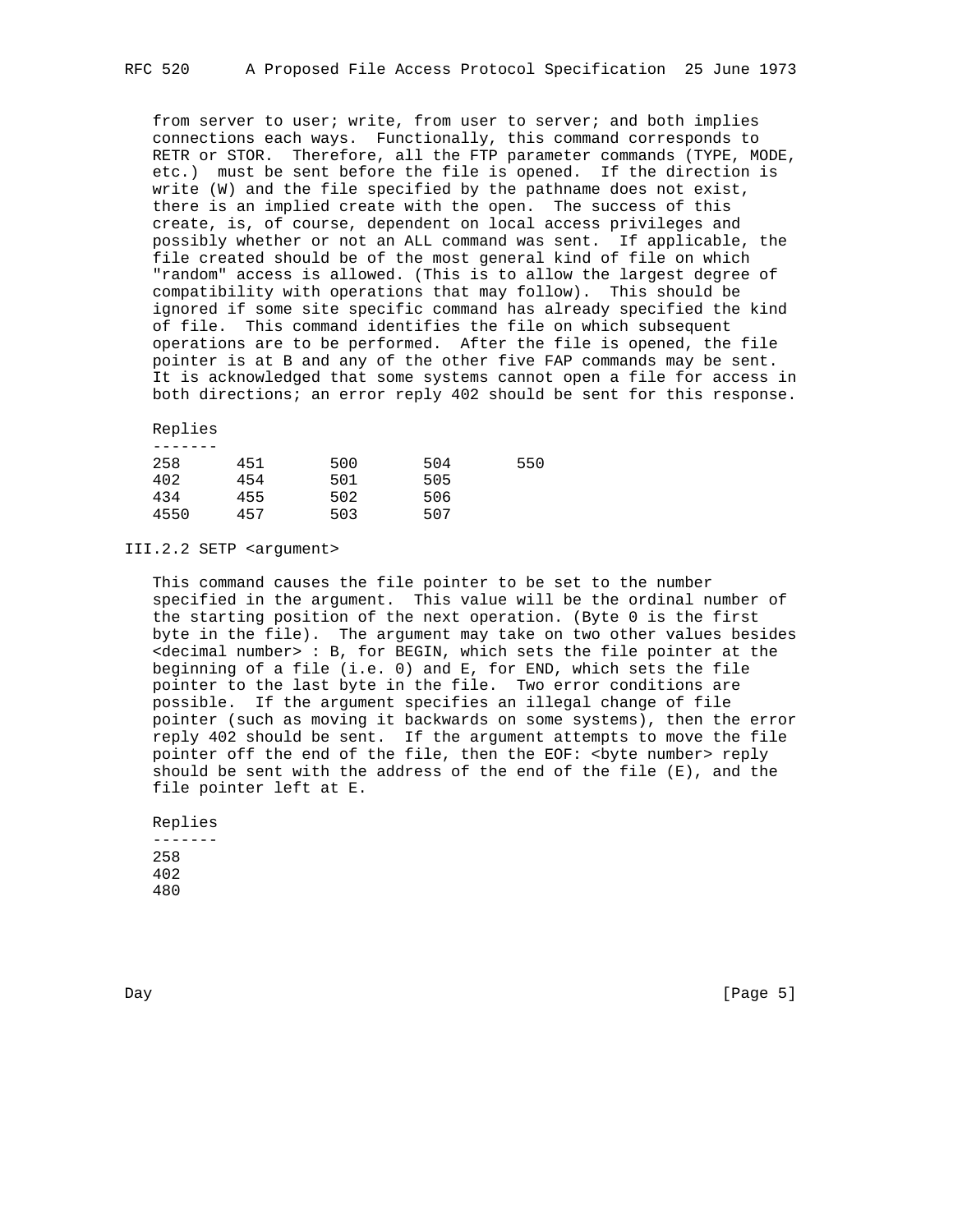III.2.3 GETP

 This command requests the server to return the value of the file pointer as a decimal number.

 Reply  $-----$  483 504

III.2.4 READ <arg>

 This command instructs the server to move as many bytes as specified (of size logical byte size) from the server to the user. The values the argument may take on are <decimal number> and ALL. ALL is interpreted as all data from the present position of the file pointer to the end-of-file. If a read requests more bytes than in the file, the number of bytes from the present position to the end of file should be transferred and an EOF: < byte number> response returned noting the position of the end of file. If the file is Record structured and a READ requests more bytes than in the record, then the number of bytes in the record from the file pointer are moved and the EOR: <br/>byte number> reply is sent noting the end of record. The action of a READ leaves the file pointer at the position before the read plus the number of bytes moved, (i.e., updated). The EOF condition leaves it at E.

Replies

| 258 | 480         |
|-----|-------------|
| 402 | 481         |
| 450 | 482         |
| 452 | $500 - 507$ |
| 455 |             |

## III.2.5 WRITe <arg>

 This command instructs the server to accept as many bytes as specified from the user. The result updates the value of the file pointer. The values the argument may take on are <decimal number> or ALL. ALL is interpreted as all data from the present position of the byte pointer to the end-of-file (or beyond). Associated with the write is an implied "append", if necessary previous information has been sent (such as allocation) and if the file's access privilege allow the append. If a write specifies more bytes than there are between the file pointer and the end-of-file, and expansion is not allowed, no data is sent and the file pointer is not moved. An error is returned specifying the byte position of the EOF. If the file is

Day [Page 6]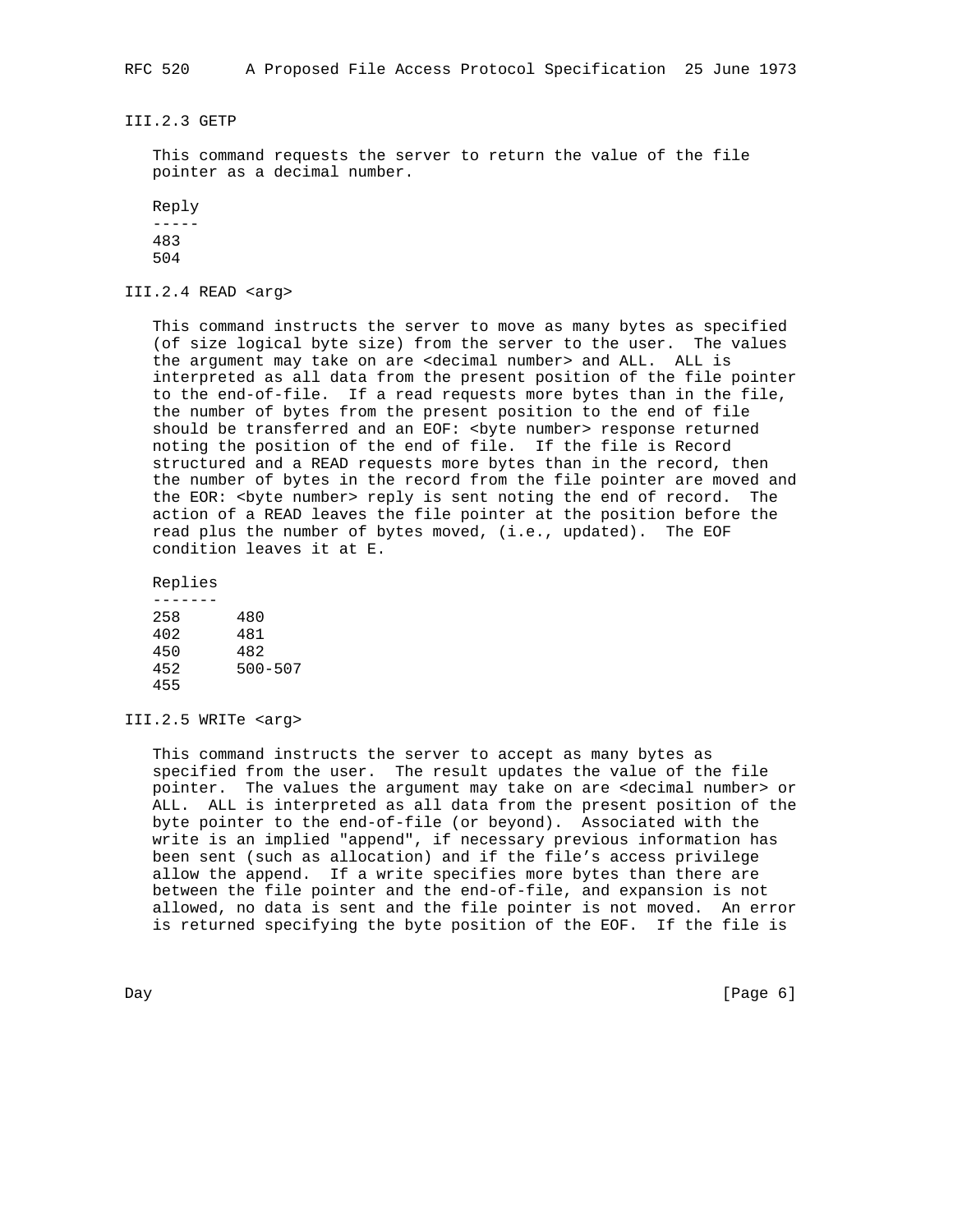Record structured and a WRIT attempts to move more bytes than there are in the record, the file pointer is not moved and the EOR: < byte number> reply is sent noting the end of record.

Replies

| 258 | 480         |
|-----|-------------|
| 402 | 481         |
| 450 | 482         |
| 452 | $500 - 507$ |
| 453 |             |
|     |             |

III.2.6 CLOS

 This command instructs the server to "close" the presently open file, if any. The receipt of a CLOS without an open file is not an error. The effect is to notify the server that further operations are not directed at the file which is presently open. If an open is received by the server and it has a file open, it should close the open file and open the new one.

Reply

-----

258

IV. SUMMARY

IV.1 SYNTAX

```
 OPEN <direction> <pathname> CRLF
CLOS CRLF
SETP <byte pointer arg> CRLF
GETP CRLF
READ <transfer argument> CRLF
WRIT <transfer argument> CRLF
```
<direction>::= R|W|B

<byte pointer argument>::= B|E|<decimal number>

<transfer argument>::=ALL|<decimal number>

<byte number>::= <decimal number>